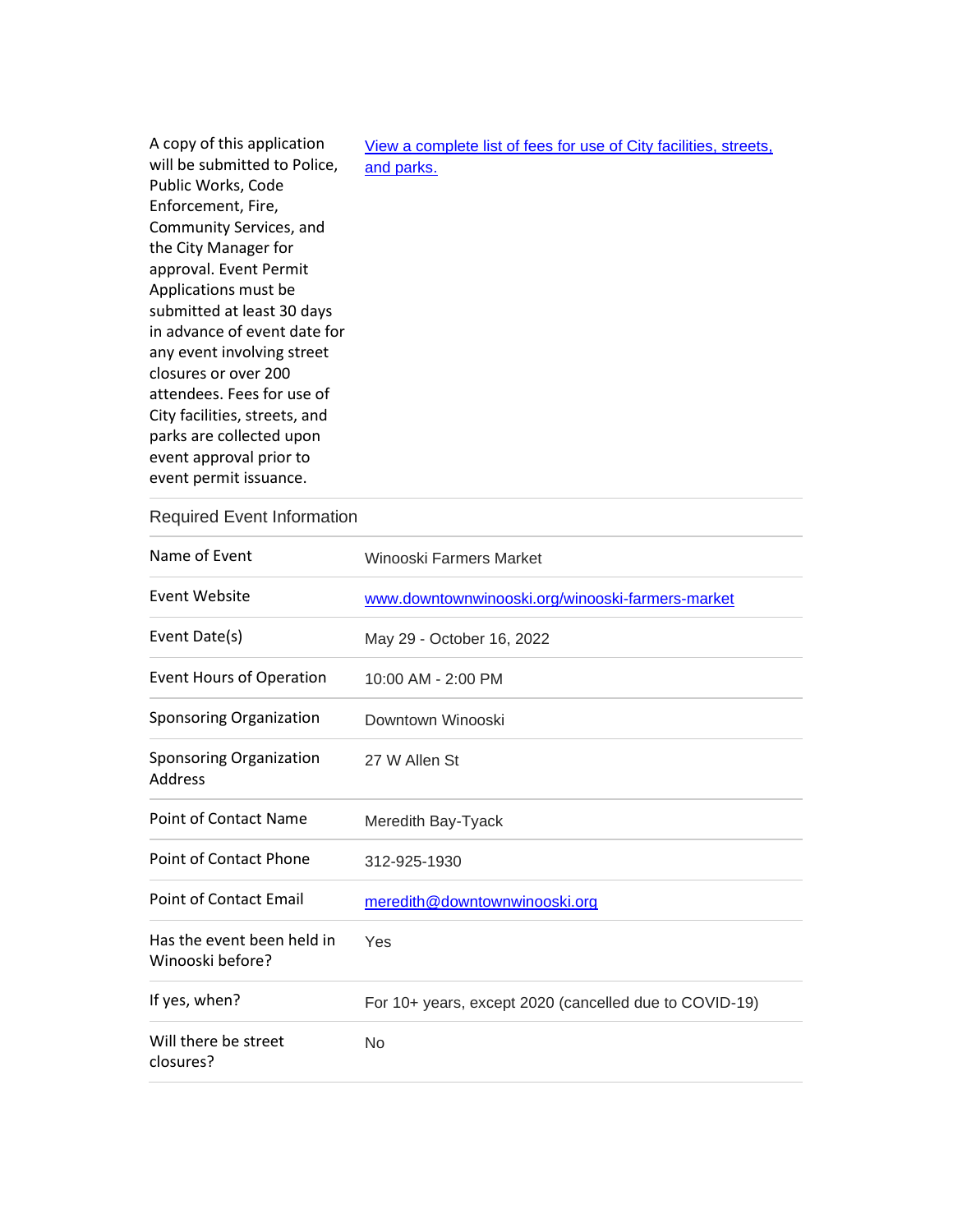| <b>Estimated Total Attendance</b>                                                                                                                                                                                                                                 | $500+$ /week                                                                                                                                                                                                                                                             |
|-------------------------------------------------------------------------------------------------------------------------------------------------------------------------------------------------------------------------------------------------------------------|--------------------------------------------------------------------------------------------------------------------------------------------------------------------------------------------------------------------------------------------------------------------------|
| Please give a brief<br>description of your event<br>and its location                                                                                                                                                                                              | The Winooski Farmers Market takes place on Winooski Falls<br>Way in front of the Champlain Mill. Approximately 20 tents per<br>week will be set up selling fresh local produce, prepared food,<br>and other handmade goods. Most weeks there will also be live<br>music. |
| <b>Insurance Requirements</b>                                                                                                                                                                                                                                     | No certificate attached - event sponsor will review requirements<br>with City staff.                                                                                                                                                                                     |
| Attach certificate of<br>insurance here.                                                                                                                                                                                                                          | Field not completed.                                                                                                                                                                                                                                                     |
| If you plan to sell/consume<br>alcohol at your event,<br>applicants requesting a<br>special event permit or<br>catering permit must<br>submit the application no<br>less than ten (10) days prior<br>to the event and receive<br>approval from the City<br>Clerk. | <b>Festival Liquor Permit</b>                                                                                                                                                                                                                                            |
| Will there be alcohol<br>sales/use?                                                                                                                                                                                                                               | No                                                                                                                                                                                                                                                                       |
| Vermont Department of<br><b>Liquor Control Application</b><br>for Festival Permit                                                                                                                                                                                 | Field not completed.                                                                                                                                                                                                                                                     |
| Will there be<br>food/beverage vendors?                                                                                                                                                                                                                           | Yes                                                                                                                                                                                                                                                                      |
| Requirement                                                                                                                                                                                                                                                       | Agree to Requirement                                                                                                                                                                                                                                                     |
| Will there be tents and/or<br>canopies?                                                                                                                                                                                                                           | Yes                                                                                                                                                                                                                                                                      |
| Tents over 1,200 square<br>feet require a permit from<br>the Vermont Department of<br>Public Safety Division of Fire<br>Safety. Permits must be<br>filed with the State at least                                                                                  | N/A - no tents of that size will be used                                                                                                                                                                                                                                 |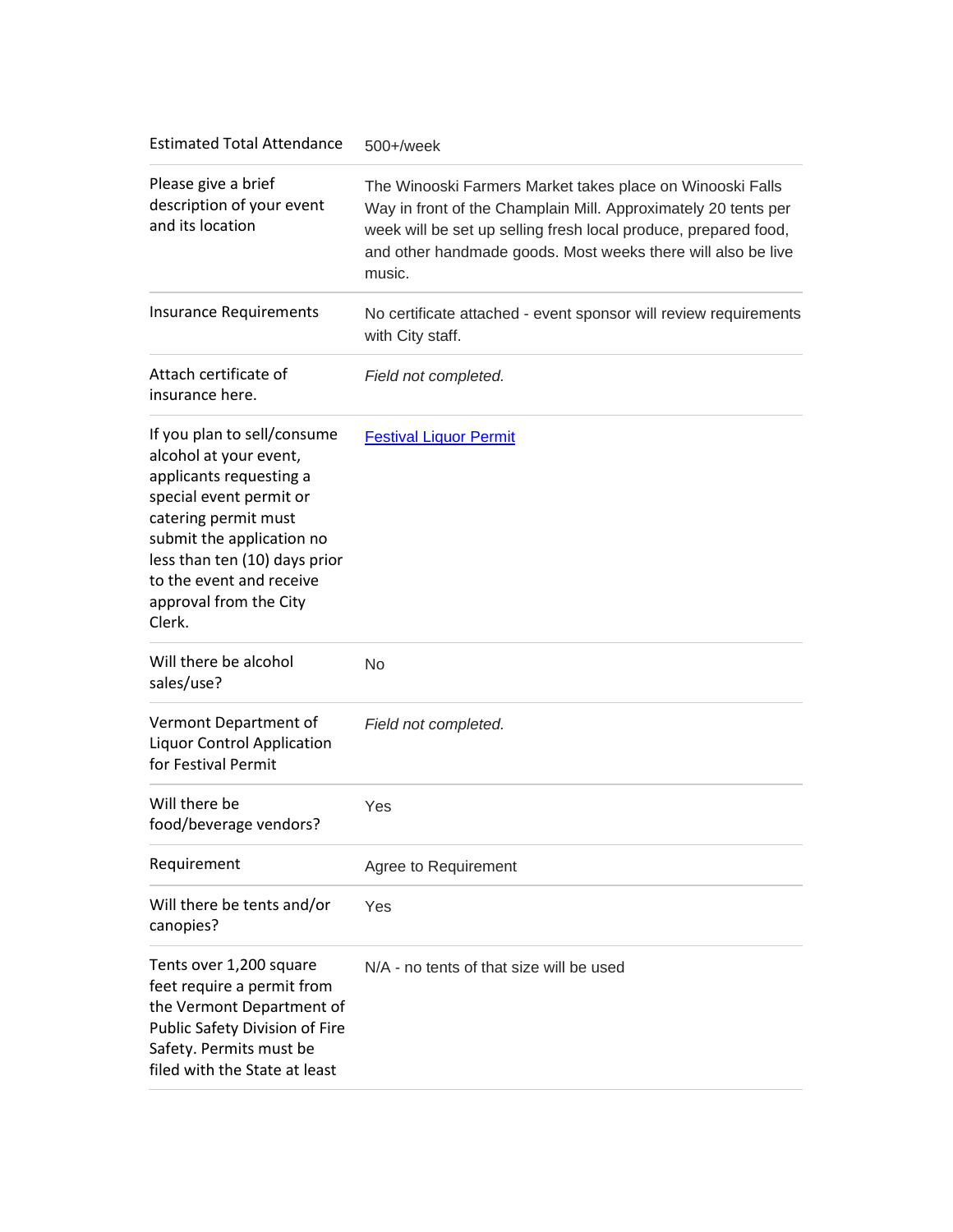thirty (30) days in advance of the event. The City may issue additional safety requirements or conditions pursuant to review of the site plan.

| If the event is held in a City<br>park, please verify that the<br>park facility is available<br>through our parks and<br>facilities portal before<br>applying for an event<br>permit. Fees for each park<br>or facility are due upon<br>approval of the event prior<br>to issuance of an event<br>permit. | Click here to view our facilities and availability. |
|-----------------------------------------------------------------------------------------------------------------------------------------------------------------------------------------------------------------------------------------------------------------------------------------------------------|-----------------------------------------------------|
| Will the event use a City<br>park?                                                                                                                                                                                                                                                                        | No                                                  |
| If yes, which park?                                                                                                                                                                                                                                                                                       | Field not completed.                                |
| Will your event occur at<br>Rotary Park with 200 or<br>more attendees?                                                                                                                                                                                                                                    | <b>No</b>                                           |
| Describe your plan for<br>providing crossing guards<br>for an event at Rotary Park<br>with 200 people or more.                                                                                                                                                                                            | Field not completed.                                |
| Will your event require<br>power supply usage?                                                                                                                                                                                                                                                            | Yes                                                 |
| Will there be a stage at your<br>event?                                                                                                                                                                                                                                                                   | No                                                  |
| Stage vendor name                                                                                                                                                                                                                                                                                         | Field not completed.                                |
| Will your event include<br>amplified sound?                                                                                                                                                                                                                                                               | Yes                                                 |
| Agree to requirements:                                                                                                                                                                                                                                                                                    | Amplified sound will end by 10 PM                   |